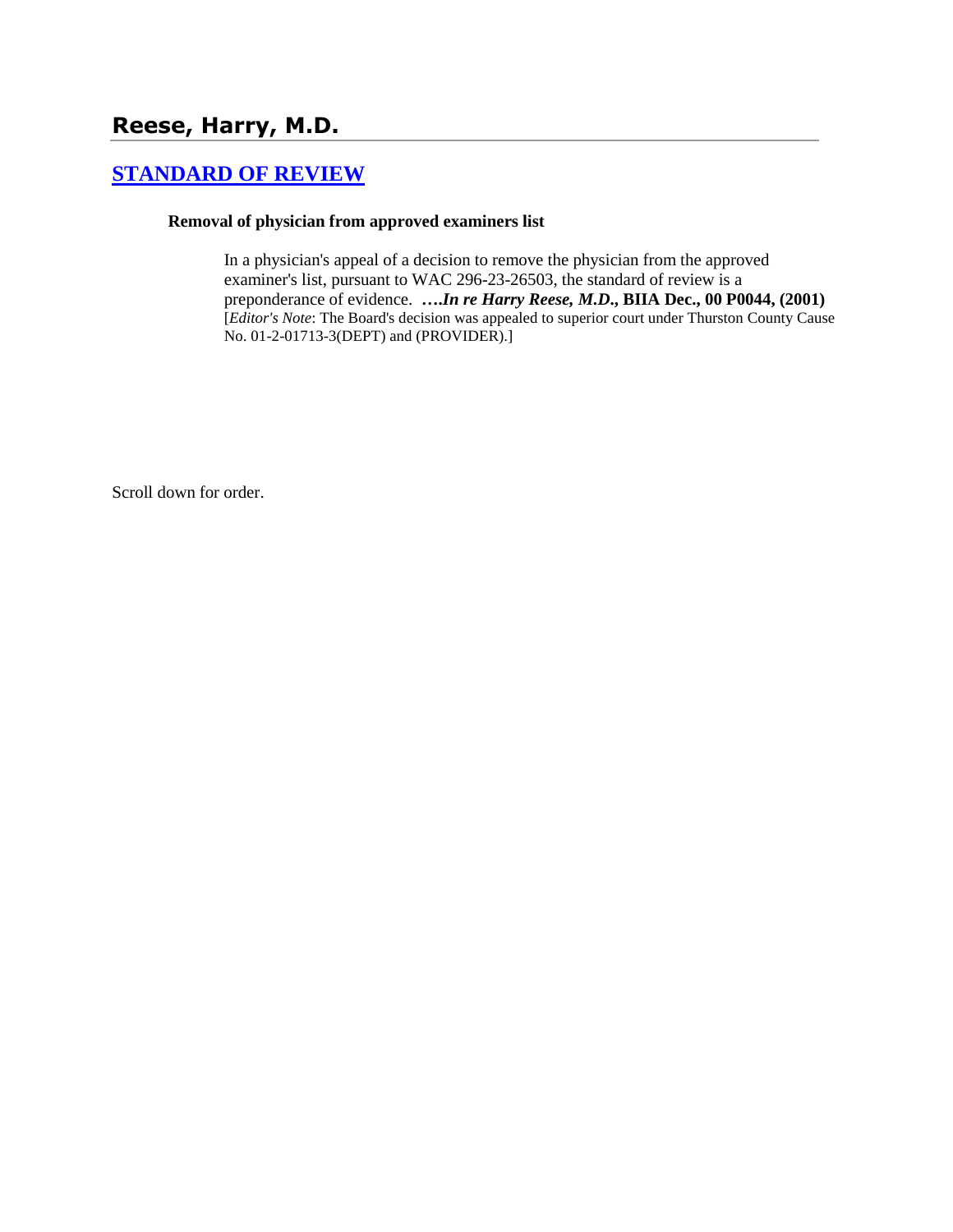### **BEFORE THE BOARD OF INDUSTRIAL INSURANCE APPEALS STATE OF WASHINGTON**

**)**

**IN RE: HARRY S. REESE, M.D. ) DOCKET NO. 00 P0044**

## **PROVIDER NO. 26245 ) DECISION AND ORDER**

APPEARANCES:

Provider, Harry S. Reese, M.D., by Law Office of David R. Osgood, per David R. Osgood

Department of Labor and Industries, by The Office of the Attorney General, per Beth A. Bielefield, Assistant

The provider, Harry S. Reese, M.D., filed an appeal with the Board of Industrial Insurance Appeals on February 11, 2000, from a letter/decision of the medical director of the Department of Labor and Industries dated December 17, 1999, which removed Dr. Reese's name from the Approved Examiners List for Independent Medical Examinations. **REVERSED AND REMANDED.**

#### **DECISION**

Pursuant to RCW 51.52.104 and RCW 51.52.106, this matter is before the Board for review and decision on a timely Petition for Review filed by the provider to a Proposed Decision and Order issued on March 13, 2001, in which the letter/decision of the medical director of the Department dated December 17, 1999, was affirmed. We have granted review in order to: (1) provide guidance to the Department and providers regarding the appropriate standard of review in appeals from Department determinations suspending or removing doctors who currently are on the approved examiners list, as well as determinations denying applicant doctors a place on that list; and (2) amend the letter/determination by changing the penalty against Dr. Reese to a three-year suspension from the Approved Examiners List.

#### **Standard of Review**

Until recently, we took the position that the only Department orders or determinations that are reviewable under the "abuse of discretion" standard were those where the Department's determination was specifically stated to be discretionary by statute. *See*, *e.g.*, *In re Armando Flores*, BIIA Dec., 87 3913 (1989); *In re Michael Pinger*, BIIA Dec., 97 2210 (1998) [vocational rehabilitation determinations]; and *In re Ernest Therriault*, BIIA Dec., 90 0876 (1990) [waiver of time limit for filing application to reopen claim]. When the Department has no such statutorily authorized discretion we review its decisions using the preponderance of the evidence standard of review.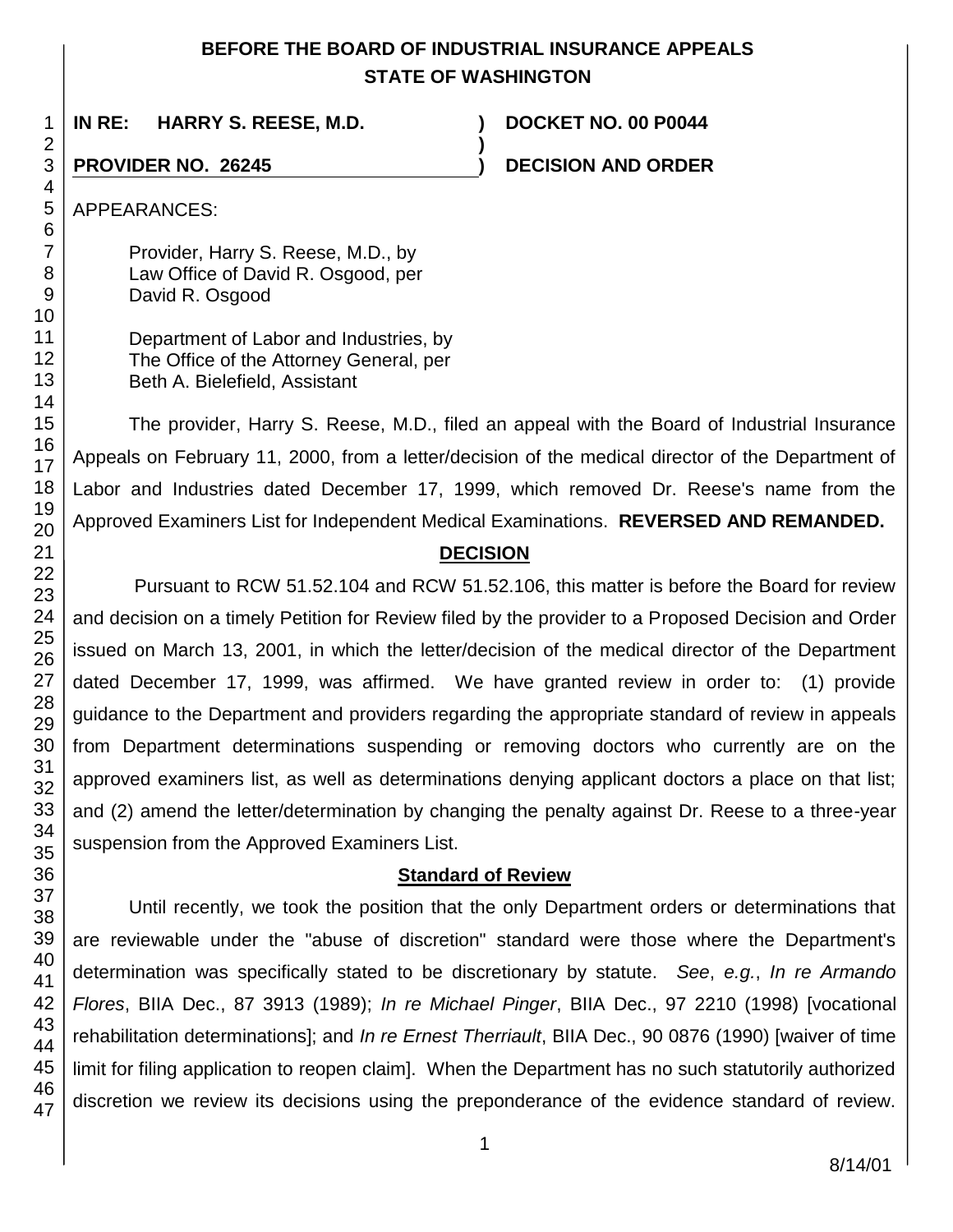*E.g.*, *In re C & R Shingle*, BIIA Dec., 88 2823 (1990) [RCW 51.48.010 penalty assessments]; *In re Washington Metal Trades Ass'n,* BIIA Dec., 89 2296 (1990) [retrospective rating claim reserving and valuation]; and *In re St. Alphonsus Regional Medical Center*, Dckt No. 96 P051 (June 16, 2000) [termination of provider's eligibility to treat or be paid for treating injured workers]. We have held that the Department cannot dictate our scope and standard of review by promulgating regulations that make its determinations "discretionary" absent a specific legislative mandate. *Washington Metal Trades Ass'n*. The statutory authority for the regulations pertaining to independent medical examinations (IMEs) include RCW 51.04.020 and .030, RCW 51.32.112 and .114, and RCW 51.36.015. These statutes give the Department broad regulatory authority regarding provision of medical care for injured workers, including the use of the IME to address medical questions or disputes. However, none of these statutes provides the Department or its director with "discretion" or "absolute discretion" relating to these grants of regulatory authority.

In 1998 we determined that an exception to this rule existed in appeals from determinations of the Department regarding "matters of claims administration not involving the actual adjudication of entitlement to benefits." *In re Gail Conelly*, BIIA Dec., 97 3849 (1998). In that appeal, a dispute arose between the Department and a self-insured employer over the choice of the physician to conduct an IME. Our concern was that in appeals arising from disputes over the minutiae of claims administration, a flood of litigation would pour forth from the pool of employers and workers who become unhappy with the pace or nature of the claims administration process if appellants were not required to meet the more stringent standard of review. Imagine the detrimental impact on the speed with which the Department adjudicates medical questions if the assignment of physicians conducting independent medical examinations was subject to de novo review by us upon appeal.

The type of decision involved in *Conelly*, choosing the doctor to perform a specific IME on one particular claim, is a claims administration task. In this case, the departmental function under review involves oversight by the medical director's office of doctors who are eligible to perform IMEs without regard to any one individual claim. Similarly, in *Washington Metal Trades Ass'n*, although one individual claim was the focus of the appeal, the departmental function that was under dispute was not that of claims administration, but of reserving or valuing the current and potential future costs of a specific claim in order to set the appropriate amount of industrial insurance premiums.

Thus, because the action of the Department under appeal in this case involves a function other than claims administration, Dr. Reese's appeal does not fit within the *Conelly* exception to the general rule requiring our review of the Department action under the preponderance of the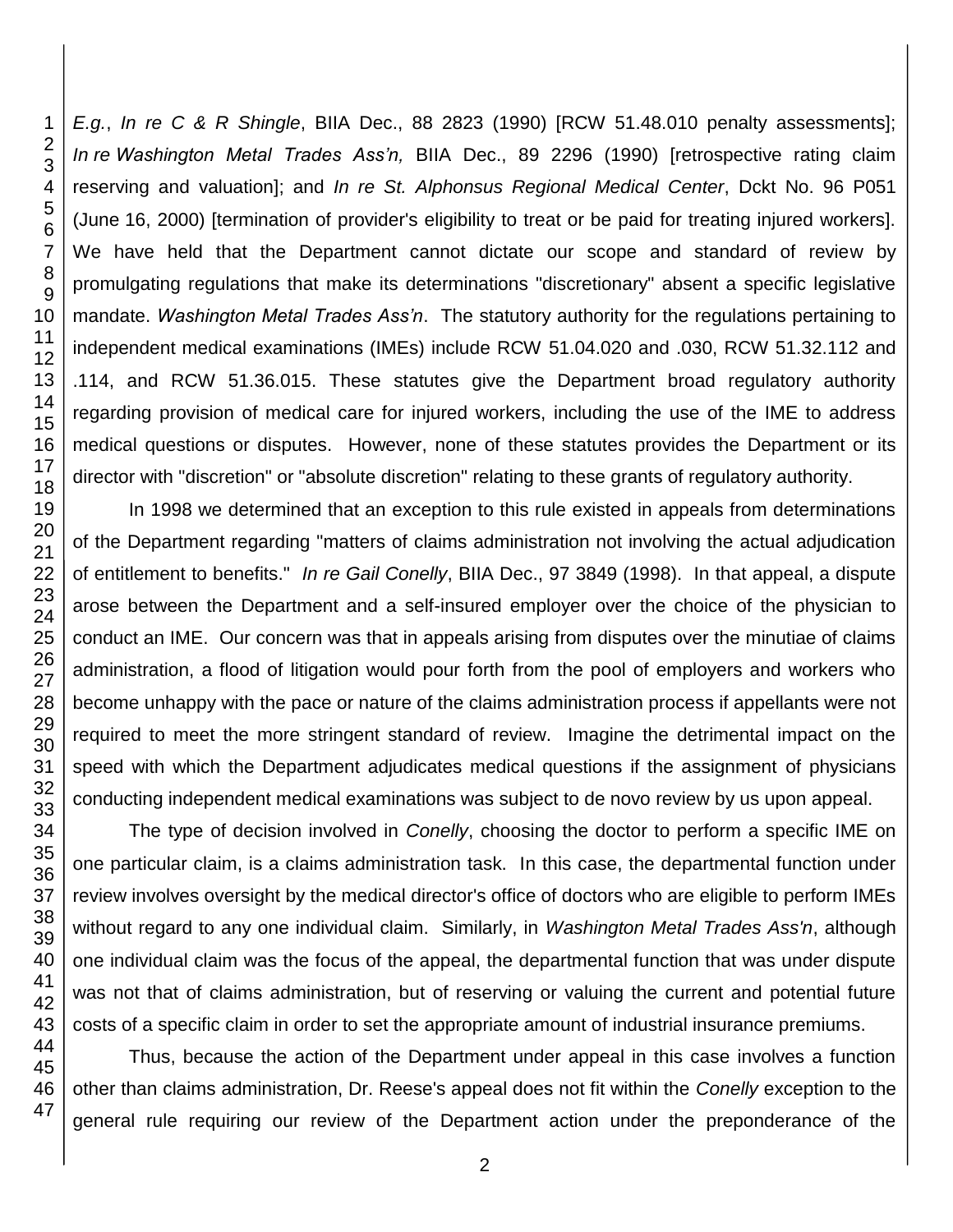evidence standard. We hold, therefore, that in appeals from determinations of the medical director to approve, disapprove, suspend, or remove a doctor from the Approved Examiner's List (the List), the appropriate standard of review is preponderance of the evidence.

#### **Evidentiary Considerations**

The Board has reviewed the evidentiary rulings in the record of proceedings and finds that no prejudicial error was committed and the rulings are affirmed.

We specifically affirm both the August 10, 2000 Interlocutory Order Partially Granting the Department's Motion in Limine and the August 16, 2000 Interlocutory Order Denying the Provider's Motion in Limine. We note that the rationale for the ruling within the August 10, 2000 Interlocutory Order was based on the incorrect belief that the "abuse of discretion" standard of review was the appropriate standard of review in this appeal. Nonetheless, we believe the rulings in that Interlocutory Order to be appropriate. ER 402 and 403. Use of the preponderance of the evidence standard broadens the type of evidence that is relevant in this appeal. Under the "abuse of discretion" standard of review relevant, and therefore admissible, evidence would be restricted to "the same, or at least substantially similar, factual information as was before the administrative decision-maker." *In re Mary Spencer*, BIIA Dec., 90 0264 (1991), at 6. The administrative decision-maker in this case was Dr. Gary Franklin, the medical director of the Department. Much of the testimony included within the record was not information that Dr. Franklin had before him or otherwise considered when he made the decision to remove Dr. Reese's name from the List. However, under the preponderance of the evidence standard, that testimony, with the exception of proffered testimony by Dr. Reese regarding the impact on his practice caused by his removal from the List, meets ER 402 relevancy requirements and is admissible.

#### **Validity of the Department's Action to Remove Dr. Reese from the List**

In 1988 our state legislature enacted RCW 51.32.112 and .114. These statutes authorized the Department to develop standards for the conduct of IMEs (referred to in the statutes as "special medical examinations"), including the qualifications of the examiners, and to monitor the quality and objectivity of the IMEs, which included ensuring the examinations are performed only by doctors who meet Department standards. During the life of a claim, the Department usually will schedule one or more IMEs in order to obtain expert medical opinion or advice on issues such as diagnosis, causation, appropriate treatment, extent and duration of impairment, etc. The injured worker is required to appear for the IME; if he or she neglects or refuses to do so, his or her benefits may be suspended or terminated for non-cooperation. RCW 51.32.110. The injured worker does not have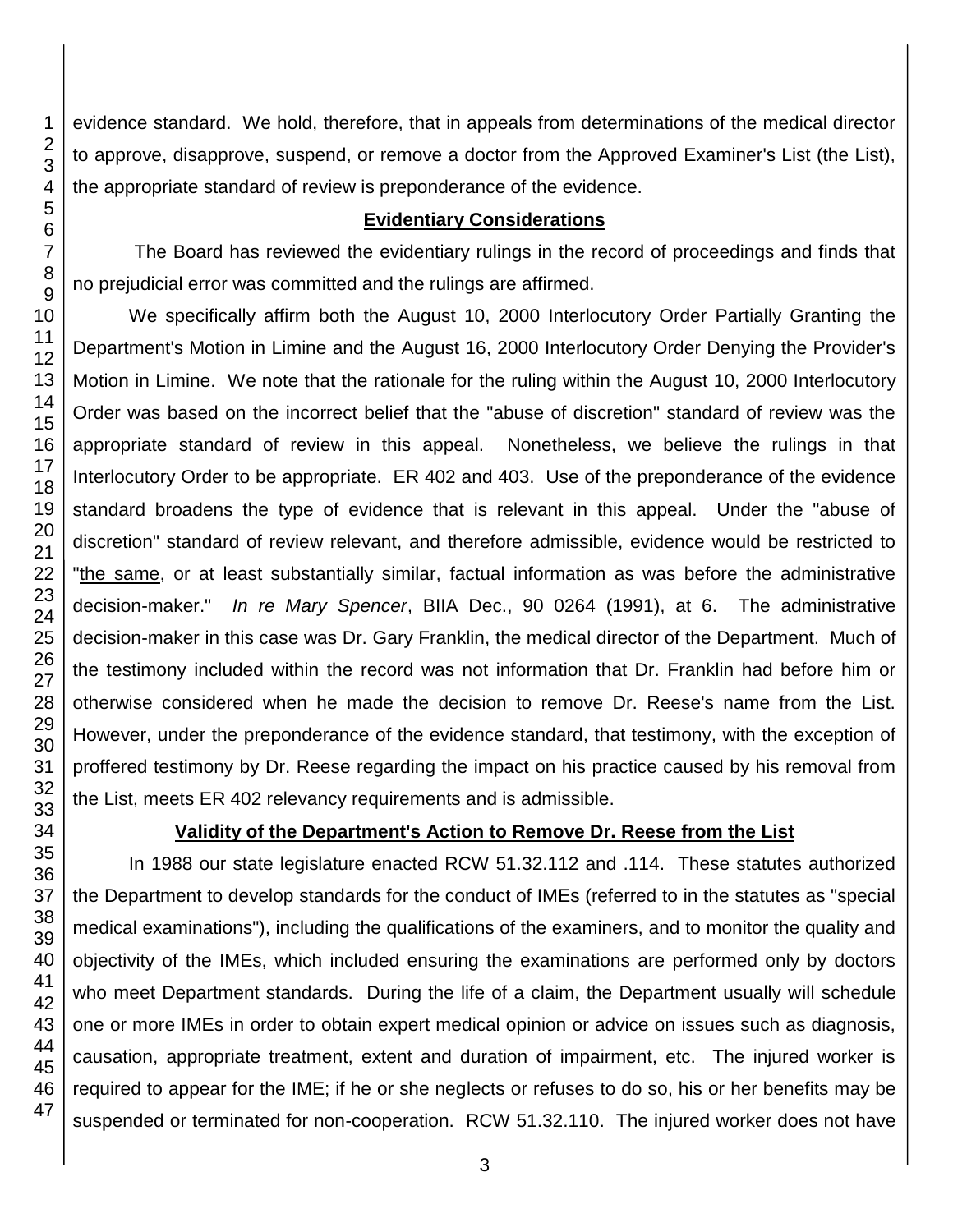a voice in selecting the doctor(s) who conduct the IME. The mandatory nature of the IMEs and the worker's lack of say in the choice of the doctors who perform them can make these examinations appear adversarial. This can be very stressful to an injured worker whose entitlement to further treatment, time loss compensation, and other benefits may be affected by the conclusions of the doctors performing the IMEs. Our state legislature recognized these concerns and clearly expressed its intent that these examinations "be conducted fairly and objectively by qualified examiners and with respect for the dignity of the injured worker." Laws of 1988, ch. 114, sec. 1.

In order to effectuate the intent of the Legislature, the Department promulgated regulations relating to how IMEs are conducted as well as delineating which doctors may perform them. WAC 296-23-255, *et seq.* In order to become an "approved examiner," a doctor must submit an application to the Department. Once the medical director approves the application, the doctor's name is placed on the List and he or she may begin conducting IMEs, although referrals are never guaranteed. An injured worker can file a written complaint with the Department or self-insurer about the conduct of the doctor performing an IME. WAC 296-23-26506. These complaints are one of several factors that the medical director of the Department **may** consider in approving, disapproving, suspending, or removing a doctor from the List. WAC 296-23-26503. Other factors enumerated by this regulation include board certification, disciplinary proceedings or actions, experience in direct patient care in the doctor's area of specialty, ability to convey and substantiate conclusions concerning workers, quality and timeliness of reports, geographic need, availability to testify, and acceptance of the fee schedule rate for testimony. If a doctor is suspended or removed from the List, neither the Department nor self-insurers may make examination referrals to them, nor will the doctor be reimbursed by the Department or self-insurers for examinations that other referral sources request. WAC 296-23-26504.

It is clear from the language of WAC 296-23-26503 that the medical director may suspend or remove a physician from the List based on one or more of the nine factors enumerated within that regulation, as well as for other reasons that are consistent with the legislative mandate that injured workers be provided with examiners who are fair and objective and who also respect the dignity of the worker. The statutes and regulations governing the IME process do not require the director to consider all of the factors or weigh them against each other whenever a decision to approve, disapprove, suspend, or remove an examiner is made.

It is not particularly clear from the December 17, 1999 letter/determination and the testimony of the medical director of the Department whether his decision to remove Dr. Reese from the List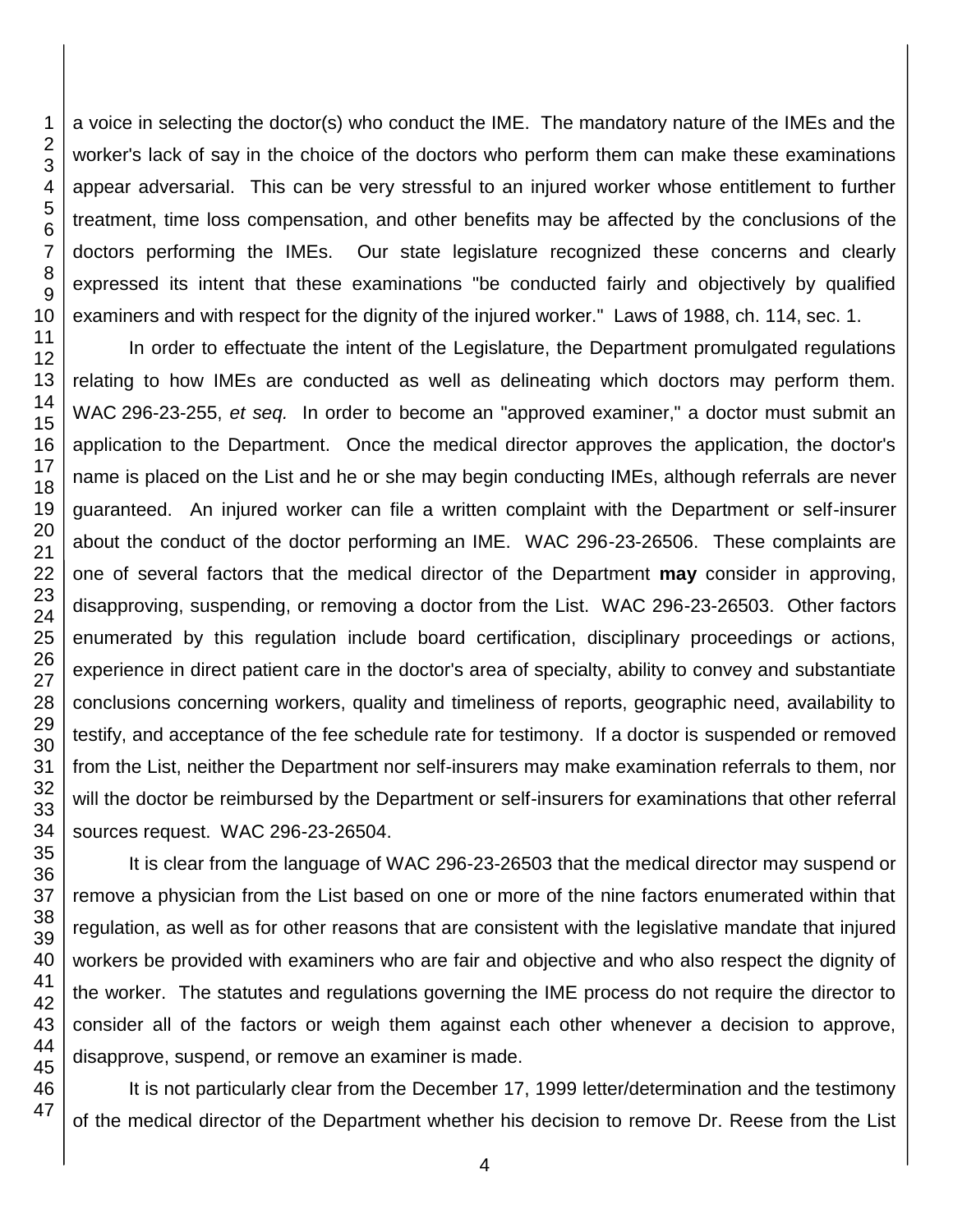was based on WAC 296-23-26503(2) or (3), or both subsections, or for some other reason. In its initial paragraph, the letter/determination identified the April 15, 1999 Stipulation to Informal Disposition (Stipulation) issued by the Medical Quality Assurance Commission (the Commission). In its second paragraph it stated, "Because of the conditions impacting your medical practice, outlined in the Commission's Stipulation to Informal Disposition, the Department has decided to remove your name from its Approved Examiners List for Independent Medical Examinations." However, the only "condition" described in the letter/determination is the requirement that a chaperone be present whenever Dr. Reese sees a female patient. Later in the letter/determination, the medical director wrote, "The Department has been given authority to remove examiners from the Approved Examiners List on the basis of medical disciplinary proceedings (WAC 296-23- 26503)." Dr. Franklin testified that the Department's action was based on a history of complaints against Dr. Reese and the action taken by the Commission. Later in his testimony, Dr. Franklin included as another ground for removal of Dr. Reese, the Department's inability to monitor his compliance with the conditions imposed in the Stipulation. Another potential ground mentioned by the Department employees who testified was Dr. Reese's failure to inform the Department of the existence of the Commission investigation and the Stipulation as required by the *Medical Examiner's Handbook* published by the Department.

Dr. Reese first contends that his 14th Amendment due process rights were contravened by the failure of the Department to provide adequate notice and an opportunity to be heard before it issued its letter determination. This is a constitutionally based argument. This Board does not have authority to address constitutional issues or rule on the constitutionality of statutes or administrative process. *See Bare v. Gorton*, 84 Wn.2d 380 (1974). Nonetheless, it is our opinion that Dr. Reese had adequate notice of the grounds for his removal from the List by the medical director notwithstanding the lack of clarity of those grounds within the December 17, 1999 letter/determination, since the subject matter of the complaints and the reason for the Commission investigation and the Stipulation are essentially identical. In the future, when the medical director makes a determination that a doctor is to be removed or suspended, he should clearly and completely specify all the bases for that action in the order or letter/determination that he has issued. Dr. Reese has preserved this issue, however, should this matter reach superior court.

We first examine the medical director's reliance on the WAC 296-23-26503(3) factor as a basis for removing Dr. Reese from the List. Initially we must decide whether the Commission investigation and the Stipulation constitute "Disciplinary proceedings or actions" within the meaning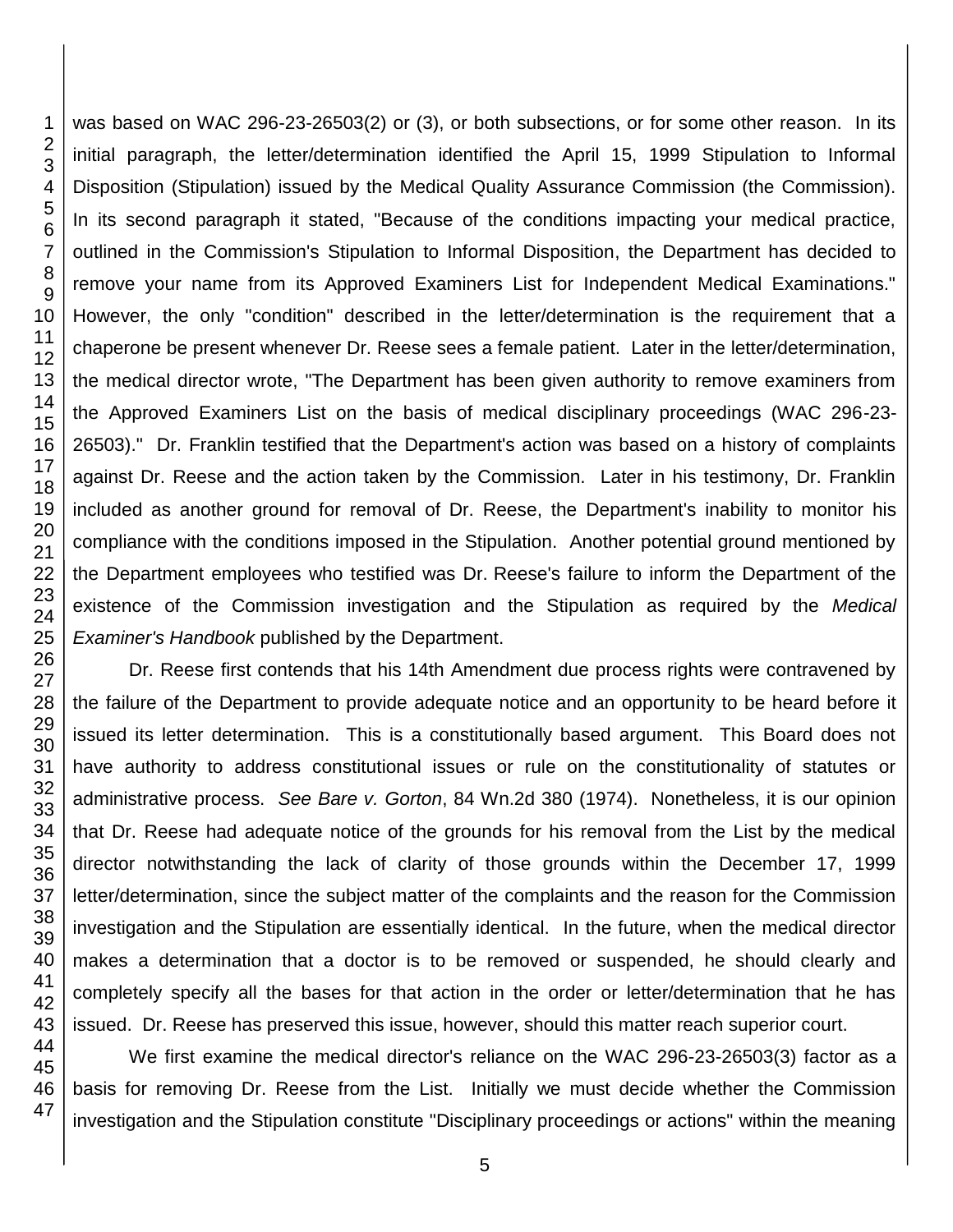of WAC 296-23-26503(3). Dr. Reese has strenuously contended that the Stipulation is not a disciplinary action within the meaning of that regulation. He testified that he signed the Stipulation voluntarily because he understood it to be an informal "response" that was not a formal disciplinary action and because the Stipulation specifically stated in Sec. 1.6 that it "shall not be construed as a finding of unprofessional conduct or inability to practice."

The investigatory procedure used by the Commission, which ultimately resulted in the Stipulation between the Department of Health and Dr. Reese, is codified within the Uniform Disciplinary Act, Chapter 18.130, RCW, (the UDA), an act that applies to many different health care professionals, and businesses, not merely medical doctors. The Commission is a "Disciplining authority" as defined by RCW 18.130.020(1). An investigation by such a "disciplining authority" commences when a written complaint is submitted to the disciplining authority regarding one of its license holders or applicants. RCW 18.130.080.

Dr. Heye, a medical consultant with The Commission testified about the process used in Dr. Reese's case. He noted that the Commission received 5 written complaints, between 1990 and 1997, from female injured workers regarding insulting or offensive comments Dr. Reese allegedly made to them during IMEs. Initially, someone at the Commission reviews a complaint and decides if it is "below threshold" (apparently meaning that no action or investigation will occur) or warrants investigation. In this case, an investigator was assigned and contacted several of the complainants. After the investigation the case proceeded to a panel of the Commission, at which point the investigation could have been closed. Instead, Dr. Reese's case was assigned to a single Commission member for further review. When this occurs, the Commission member reviews the case in detail and then presents it to a larger panel of the Commission. At this stage, the Commission panel could have decided to close the case without action. Instead, it chose to compose a statement of allegations against Dr. Reese. Had the allegation been considered to be severe, the Commission would have drafted a statement of charges pursuant to RCW 18.130.090, instead of a statement of allegations.

Once the statement of allegations was furnished to Dr. Reese, The Commission offered him the opportunity for informal disposition of the matter by way of the Stipulation. This informal resolution is authorized by RCW 18.130.172. The Stipulation includes the statement of allegations, which had they been proven, would have constituted unprofessional conduct as described in one or more subsections within RCW 18.130.180. The Stipulation contained requirements that Dr. Reese take a specific ethical course, undergo a psychological examination (and therapy if recommended),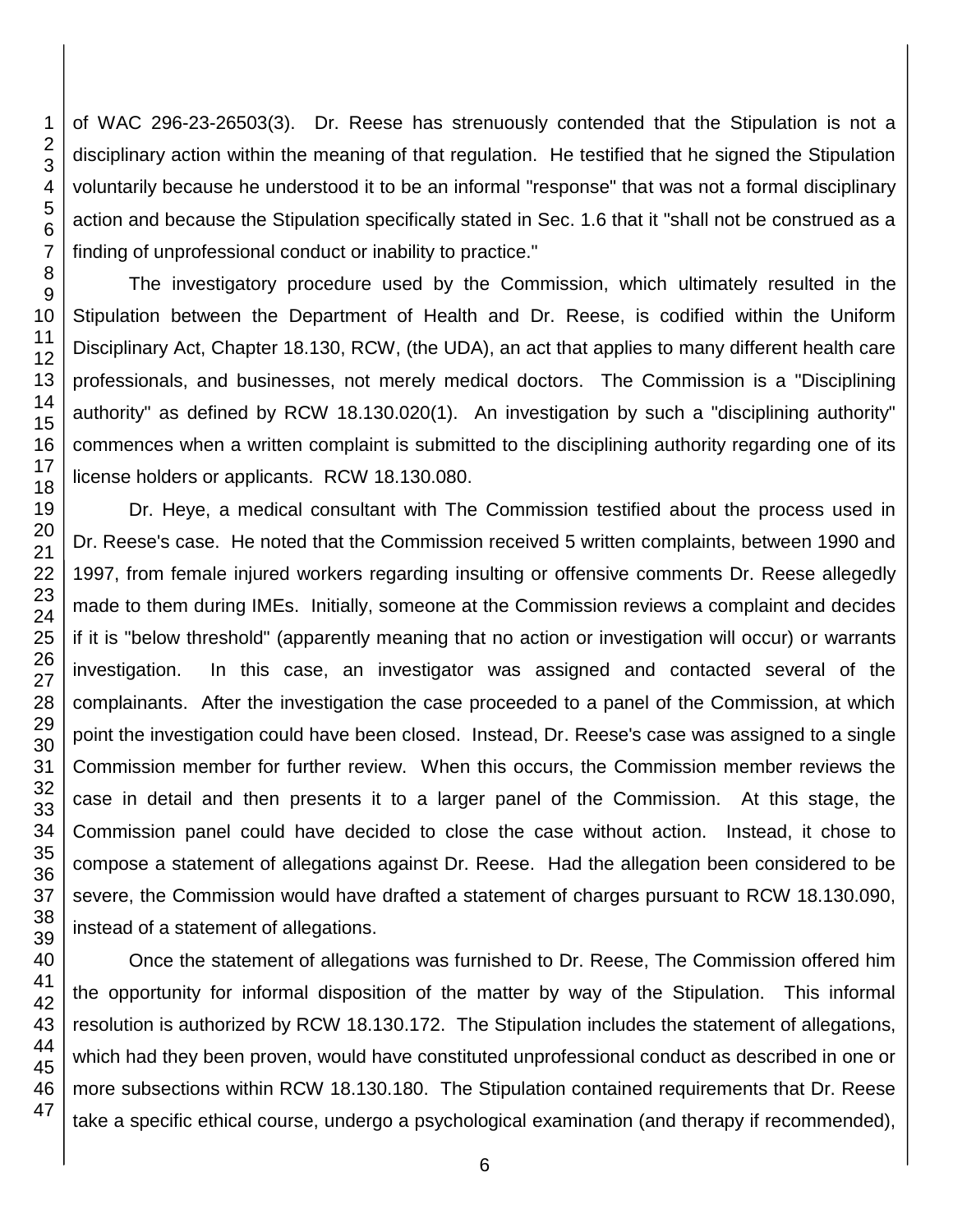and for no less than three years hire a chaperone to be present during all his examinations of female patients. The chaperone must be a licensed nurse, accepted in advance by the Commission, who is informed of the Stipulation and its allegations and who documents his or her presence at the examinations in question. Among the other provisions of the Stipulation were the provisions, required by statute, that it was not to be construed as a finding of unprofessional conduct or inability to practice, nor was it to be considered formal disciplinary action within the meaning of the UDA. *See* RCW 18.130.020(7). The Stipulation was entered into in lieu of more formal disciplinary proceedings found in RCW 18.130.090 *et seq*. Those proceedings could have resulted in entry of an order or agreed order, which constitutes formal disciplinary action according to Dr. Heye. Further action is still possible if Dr. Reese violates the terms of the Stipulation.

"Disciplinary proceedings and actions" is not defined anywhere within Chapter 296-23, WAC, therefore, we look to the ordinary everyday meaning of this phrase when determining if it fairly and accurately describes the Commission investigation culminating in the Stipulation. We note that The Commission is, by definition, a disciplinary authority empowered with investigative and sanctioning authority, which correspond with disciplinary process and action, respectively. By the time the complaints against Dr. Reese reached the stage in the Commission process that a statement of allegations was drafted, they had advanced through several stages of this process and could have been dismissed or closed without any action on three separate occasions. Instead, these complaints were deemed of sufficient merit and weight to require a Stipulation, which included some of the sanctions authorized by RCW 18.130.160. According to Dr. Heye, had Dr. Reese not accepted the Stipulation, the Commission likely would have proceeded with formal charges. We conclude that when, at the close of the Commission investigation and review, a statement of allegations is furnished as authorized by RCW 18.130.172, that process and statement of allegations constitutes "disciplinary proceedings or actions" within the meaning of WAC 296-23-26503. Therefore, it was appropriate for the medical director to consider that factor as part of the justification for removing Dr. Reese's name from the List.

We acknowledge that the Stipulation is not included within the UDA's definition of "disciplinary action" found in RCW 18.130.020(7). However, the determination to remove Dr. Reese from the List by the medical director is not based on or controlled by provisions of the UDA, but on the legislative mandate found in RCW 51.32.112 and .114 and regulations promulgated thereunder.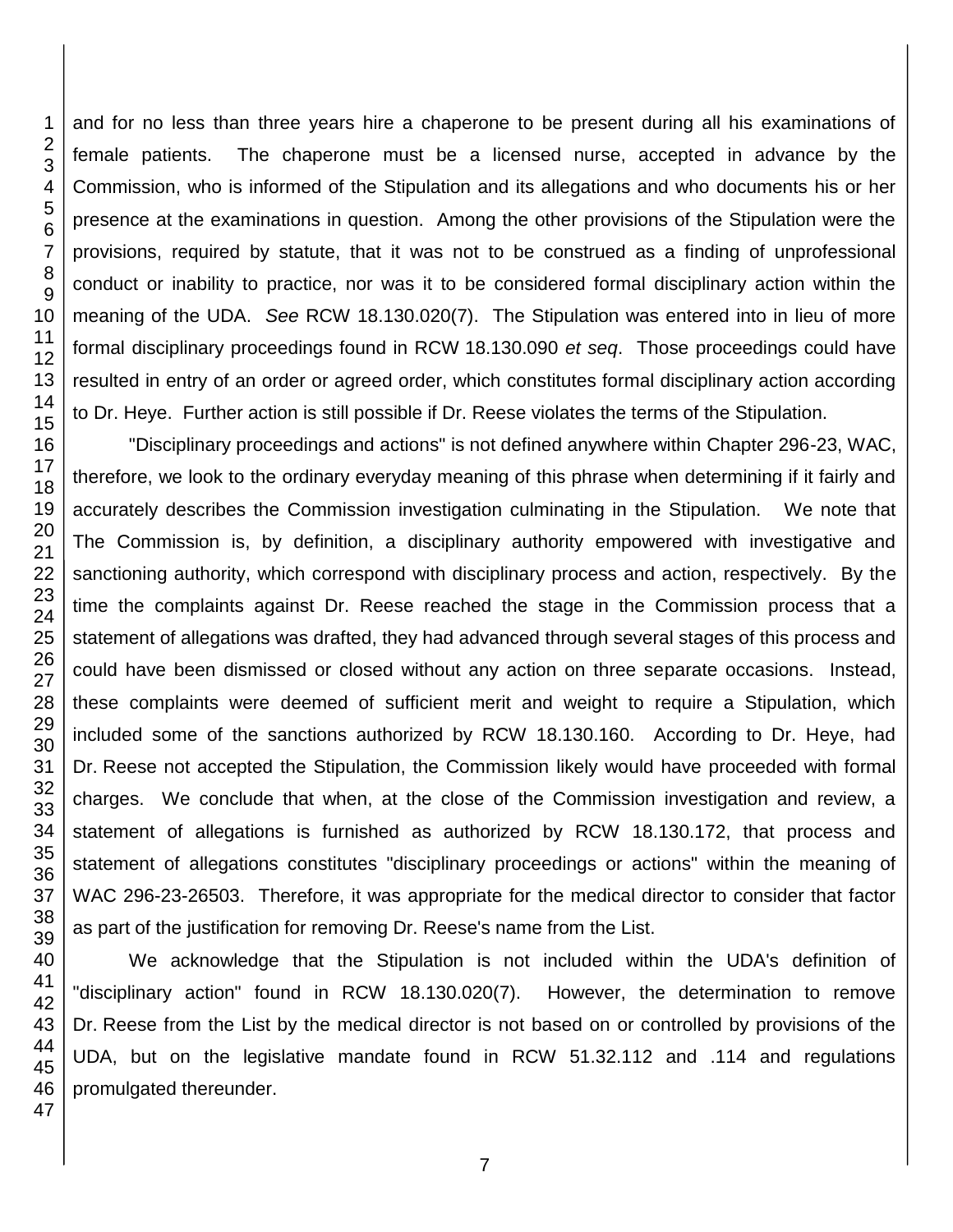We now turn to the worker complaints to see if they justify the medical director's action of removing Dr. Reese. These are the same complaints that the Commission used as a basis for drafting the Stipulation. However, the existence of that Stipulation and the fact that the bases for it are complaints by injured workers does not mean that the medical director is prohibited from using those same complaints as an independent basis for removal of a provider. The goal of the UDA is to protect the general public from the hazards of incompetence and misconduct on the part of health care professionals. *Heinmiller v. Department of Health*, 127 Wn.2d 595 (1995). As stated in *Department of Labor & Indus. v. Kantor*, 94 Wn. App. 764 (1999), at 781, "The UDA is intended primarily to govern the eligibility of health care providers to hold a license to practice medicine within the state of Washington." The legislative policy behind RCW 51.32.112 and .114 is more specific and more stringent than that behind the UDA because of the lack of the traditional doctorpatient relationship between the examining physicians and the injured workers and because of the lack of choice provided workers. Protection of injured workers who are required to submit to IMEs from any incompetence or misconduct by medical providers who perform them is also part of the Department's mandate from RCW 51.32.112 and .114. But in addition to that is the mandate that IMEs be conducted fairly, objectively, and with respect for the dignity of the injured worker. A medical professional may not be guilty of misconduct or incompetence, and thus not subject to the sanctions in the UDA, but still not permitted to perform IMEs if he or she does not respect the dignity of an injured worker.

In this case, the Commission considered five complaints, at least four of which were referred to it by the Department. However, the Department chose to present evidence regarding only two of those complaints, one by Deborah Carter-Warfield regarding an IME Dr. Reese conducted on January 16, 1995, and the other by Jill Guernsey regarding an IME Dr. Reese conducted on November 22, 1995.

Ms. Carter-Warfield's complaint was filed before the IME report was released. Thus, we do not believe that the complaint was made as retaliation for conclusions expressed by Dr. Reese in his report. In her testimony, the worker alleged two specific situations during the IME that made her feel "vulnerable," "uneasy and disturbed" as well as "upset." The first incident occurred during the history taking and involved an attempt at humor by Dr. Reese that was in poor taste, without overt vulgarity, but which could have been taken as having a sexual double-meaning. Dr. Reese denied making part of the statement and admitted to making part of it, which he acknowledged as a "poor attempt" on his part "to add a little humor" to the situation because the worker seemed "sad and self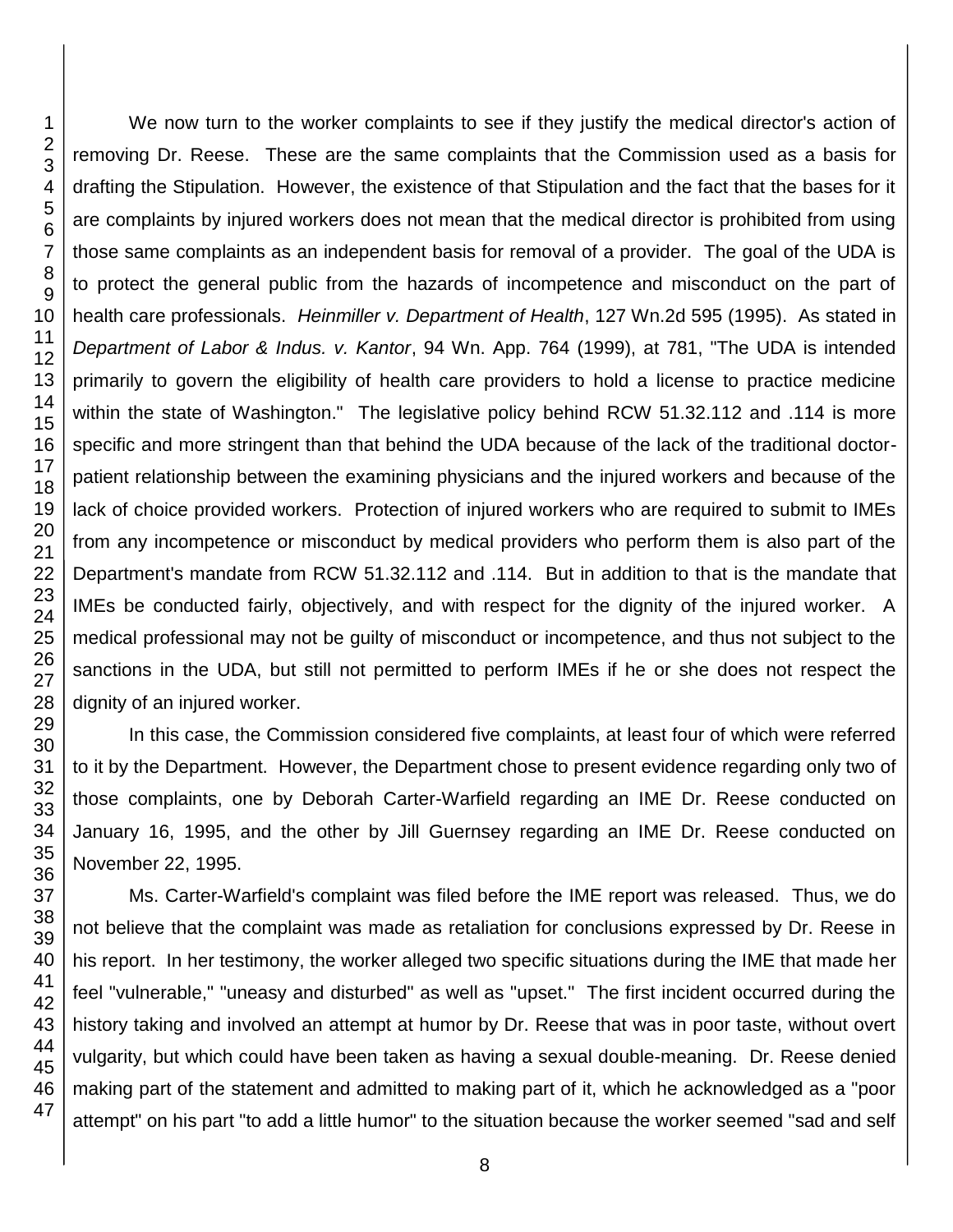absorbed." The second incident occurred during the physical examination portion of the IME and involved bodily contact, potentially much more serious than a mere joke or comment. However, despite the worker's perception, we do not believe that any inappropriate touching occurred. Dr. Reese merely was attempting to conduct an orthopedic examination on a person who could not or would not allow it to be done in the usual manner. We have questions about the reliability of this worker's perception of Dr. Reese's actions or movements as opposed to his statements. Our concern is based on her emotional state, which seems quite overwrought, as is evident from her description of what happened during an unanticipated encounter with Dr. Reese when she was scheduled to have another IME (in which Dr. Reese did not participate).

We have no questions regarding Ms. Guernsey's reliability. She also relates two instances of inappropriate comments by Dr. Reese during a November 22, 1995 IME. The first, during the history taking, was frankly vulgar and overtly sexual in nature. The fact that the comment was not directed to the worker does not excuse it. The second comment, at the end of the examination, was not overtly sexual, but much more threatening. Ms. Guernsey testified that the remarks were "extremely inappropriate and offensive to me." These remarks reveal a disturbing lack of sensitivity in Dr. Reese toward this injured worker.

There is little in the record regarding the other three complaints, with the exception of the admission of Dr. Reese's letter of apology (Exhibit No 5, page 1) regarding the 1990 complaint. Paragraph 1.1 of the Stipulation contains very brief and general descriptions of the five complaints. Essentially all that the Stipulation tells us is that there are **allegations** he used "abusive, demeaning and embarrassing language" during these IMEs, and that the subject matter of these alleged comments was Dr. Reese's "personal life." Dr. Henry Stockbridge noted that the complaints regarded the use by Dr. Reese of sexually inappropriate language. The characterizations of Dr. Reese's remarks within the Stipulation and by Dr. Stockbridge are correct in relation to his remarks to Ms. Guernsey and to a lesser extent, to Ms. Carter-Warfield. However, his behavior and remarks in those two instances are not sufficient to prove similar behavior and remarks in the other three instances as well.

We conclude that the complaints of Jill Guernsey and Deborah Carter-Warfield have been proven by a preponderance of the evidence (the latter worker's complaint has been proven only in regard to the allegation of offensive remarks). The lack of evidence regarding the other three complaints prevents us from determining that they are valid. The fact that Dr. Reese does not deny making offensive comments to "at least one" of the complainants does not validate any of these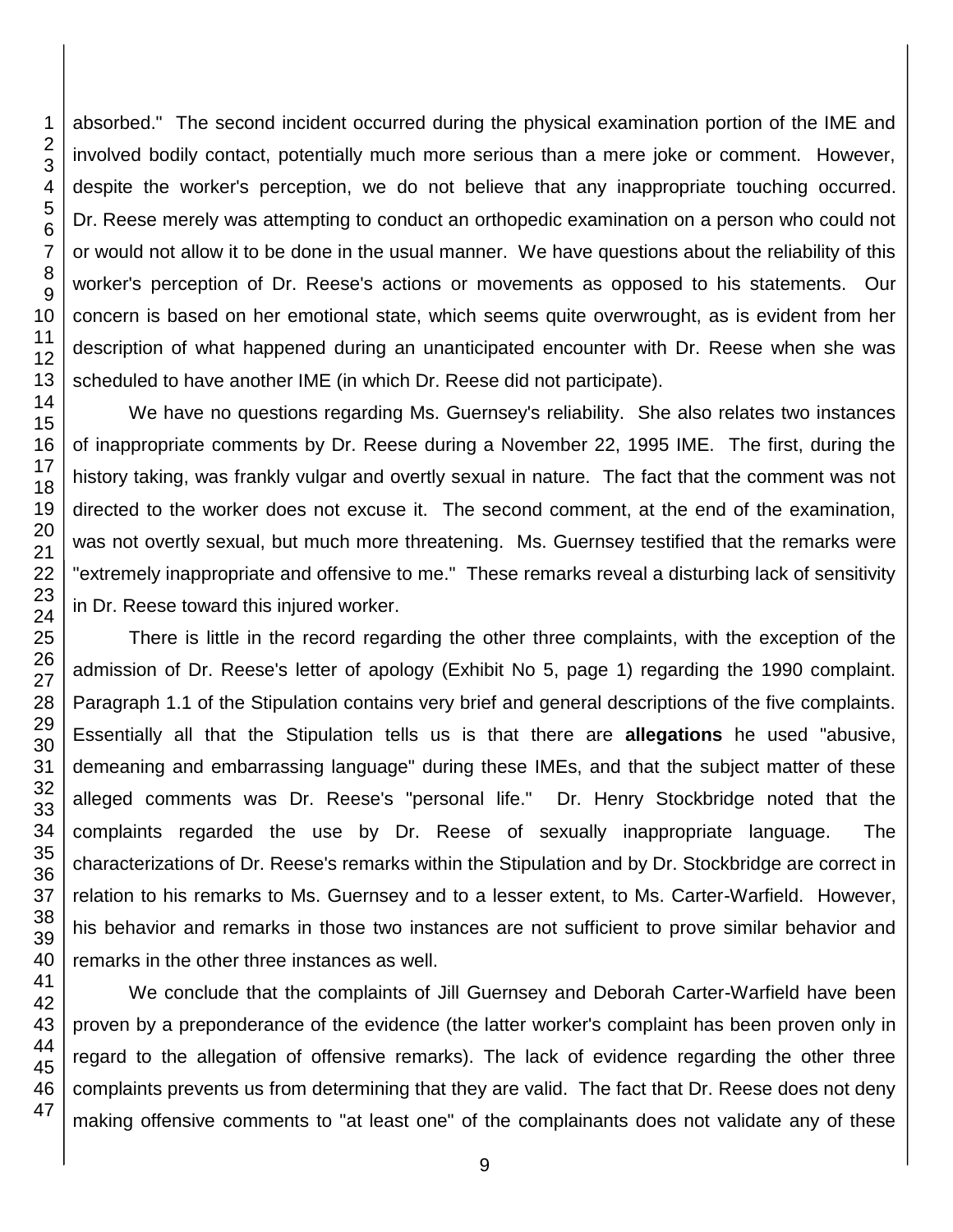three complaints. He testified that he attempts to put workers at ease by injecting humor into the examination process whenever he can. He notes that much of the humor is self-deprecating, directed at his substantial girth among other things. In the case of the 1997 complaint, Dr. Reese testified that the complaint probably was the result of Bell's Palsy, which affected his speech and facial movements. The Commission did not investigate all of these complaints. The Department did not investigate any of them either before or after the action by the Commission. No one at the Department talked with the complainants. We do not know whether the medical director would have taken any action at all against Dr. Reese because of them, if the Commission had not.

We turn now to the two grounds for the medical director's determination that do not appear within WAC 296-23-26503. The first was stated in the December 17, 1999 letter determination as "conditions impacting your medical practice" contained within the Stipulation. The second, not expressed by the medical director in the letter/determination, was Dr. Reese's failure to inform the Department of the Commission's investigation and the Stipulation. We conclude that the Department has failed to present sufficient proof for us to include them as separate grounds or factors supporting the medical director's decision.

The December 17, 1999 letter/determination lists only one "condition" impacting Dr. Reese's medical practice. That condition is also described as a "restriction" placed upon Dr. Reese's medical license. The condition in question was the provision in the Stipulation requiring Dr. Reese to have a chaperone present during his examination and treatment of female patients. We do not believe that the Department has proven this to be a condition or restriction of sufficient weight to justify any action against him because of it. In fact, this "condition" is one that many medical doctors voluntarily adhere to without any prompting from the Commission or any other professional organization, not only to protect their patients, but also as protection for themselves from false accusations. Carolyn Moore, president of Physician Resources Northwest, a firm that contracts with the Department to perform IMEs, testified that in the last two years her office always provides chaperones to female patients during IMEs. Rather than being a restriction on a medical license, we believe this to be a safeguard; a practice that is consistent with the legislative mandate to "respect the dignity of the injured worker."

The Department is correct that Dr. Reese was informed in writing both by the approved examiner application form and by its *Medical Examiners' Handbook* that he must inform the medical director of any disciplinary action taken against him or his medical license. When Dr. Reese filed the applications contained within Exhibit. No. 7, the Commission investigation and the Stipulation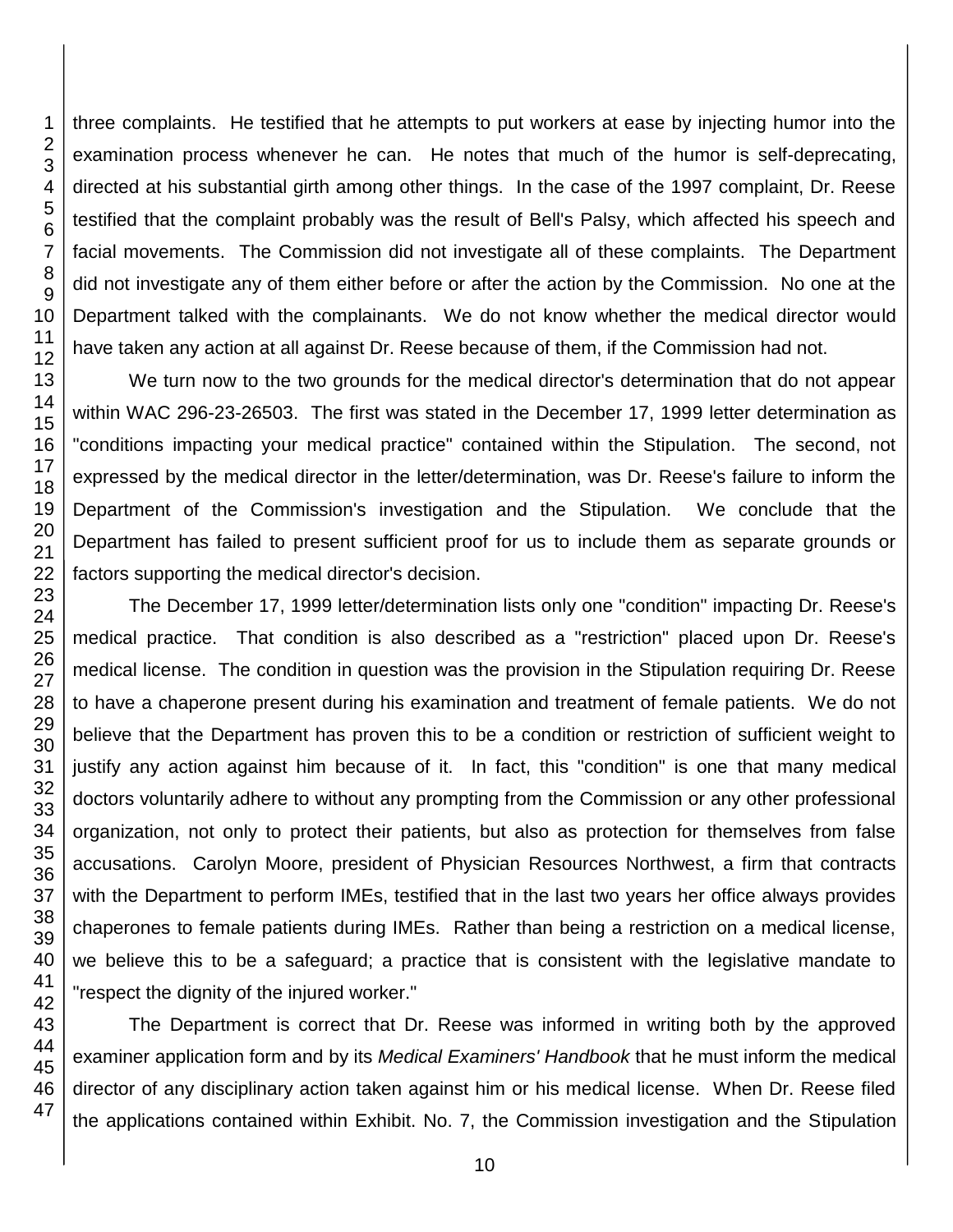had not yet taken place. Dr. Reese's failure to inform the medical director of the Commission investigation and the Stipulation was due to his belief that such action was not a "disciplinary action" that needed to be reported. Dr. Heye's testimony and language contained within the Stipulation legitimize such a belief, even though it has been proven to be legally incorrect.

In conclusion, there are two substantiated factors, both enumerated within WAC 296-23- 26503, which justify action by the medical director to either suspend or remove Dr. Reese from the List. In this case, the medical director determined that outright removal from the List was appropriate. One of the many procedural flaws we have found with the "process" by which the medical director made his decision is the lack of consideration of any penalty less than the ultimate penalty of removal. Furthermore, the penalty was determined without Dr. Reese ever having been given an effective chance to respond to the allegations against him or to provide information in support of a lesser penalty. Upon our review of all of the evidence presented, using a preponderance of the evidence standard of review, we believe that a suspension of three years, beginning December 17, 1999, the date of the issuance of the Department's letter/determination, is a more appropriate penalty.

Imposition of a penalty by the medical director in addition to that imposed by the Stipulation is appropriate in this case and does not conflict with any provision of the UDA for the reasons described in *Kantor*, at 781-782. When determining the appropriate penalty in this situation, we are limited to the actions permitted by WAC 296-23-26503 and -26504. Only two are mentioned: removal of a physician from the List or suspension from that list. Removal from the List is permanent and does not allow for reinstatement. (If "removal" is not intended to be permanent, then it is no different than a suspension.) Had Dr. Reese been the attending or treating physician for any of these workers, the Department would have a much broader range of corrective (and rehabilitative) actions from which to choose. WAC 296-20-015(5). The UDA process, RCW 18.130, provides many other penalties and corrective actions, including mandatory psychological evaluation as well as ethical education, both of which Dr. Reese has completed. We believe that it would be prudent to incorporate the types of corrective action listed by WAC 296-20- 015(5) into WAC 296-23-26503 or in a new regulation within Chapter 296-23, WAC.

WAC 296-23-26503 and -26504 do not provide any guidance as to the appropriate length of a suspension. We conclude that the imposition of a three-year suspension is a sufficient sanction in this case. In reaching this determination, we balanced a wide variety of facts and circumstances surrounding this case with paramount consideration being given to the legislative goal that IMEs be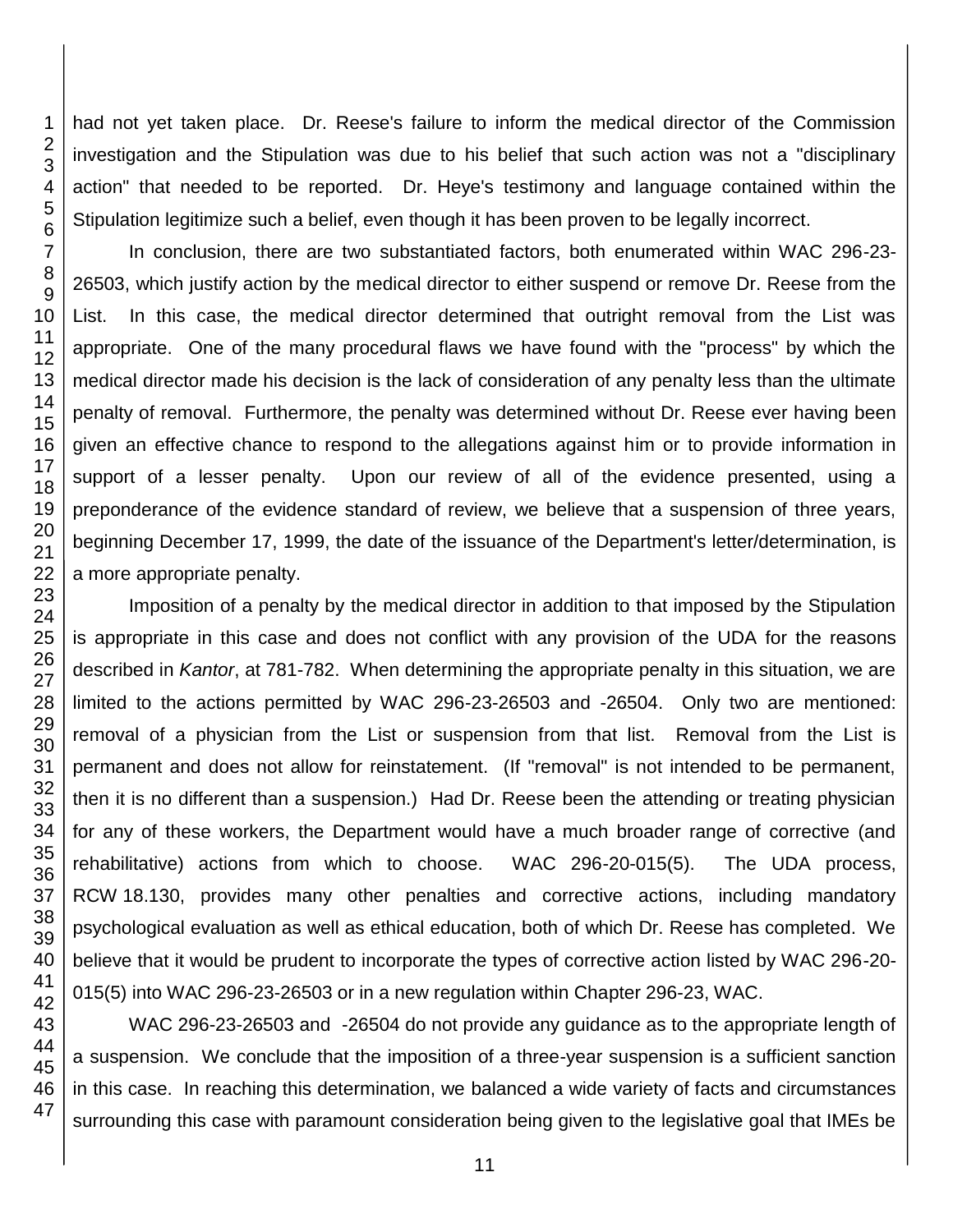47

fair and objective and that the examiner be qualified and respect the dignity of the injured worker. We considered that Dr. Reese's verbal comments, whether or not intended by him to be humorous, were disrespectful of the injured workers in question. We also believe that Dr. Reese knew or should have known that vulgarity and jokes of a sexual nature are not appropriate during any IME. The evidence presented at the hearing shows that Dr. Reese is complying with all of the terms of the Stipulation. We note that the Commission did not view Dr. Reese's behavior as warranting the drafting of a statement of charges or a penalty such as the suspension or revocation of his medical license. Dr. Reese has not been the subject of an investigation or disciplinary action of this type before. Under the circumstances, outright removal of Dr. Reese from the List is too heavy a penalty to pay for behavior that was verbal only and has been proven to have occurred only twice. We considered the length of time Dr. Reese must comply with the terms of the Stipulation. The length of the suspension chosen by us is the same as the Stipulation's minimum time limit for its requirement that a chaperone be present whenever Dr. Reese has contact with a female patient.

The three-year suspension should begin to run from December 17, 1999, the date of the letter/determination under appeal. We do not believe that the start of the three-year suspension should begin on the same date that the Stipulation was entered. The Department was unaware of the Stipulation or its provisions for a considerable length of time after it had been entered. Once the Department did learn of the Stipulation, it needed a reasonable length of time to investigate the circumstances behind it and to determine the appropriate course of action in this matter.

#### **FINDINGS OF FACT**

1. On December 17, 1999, the Department issued a letter to Harry S. Reese, M.D., the provider, which contained the following determination:

> (T)he Department has decided to remove your name from its Approved Examiners List for Independent Medical Examinations (IMEs). This decision means that you may no longer do IMEs for the State Fund or self-insured employers. This includes so-called "Agreed Exams," or any other exams that may be requested by any representative of the State Fund or self-insured employers . . .

On February 11, 2000, the provider filed an appeal with the Board of Industrial Insurance Appeals. On February 25, 2000, this Board granted the appeal, assigned it Docket No. 00 P0044, and directed that further proceedings be held.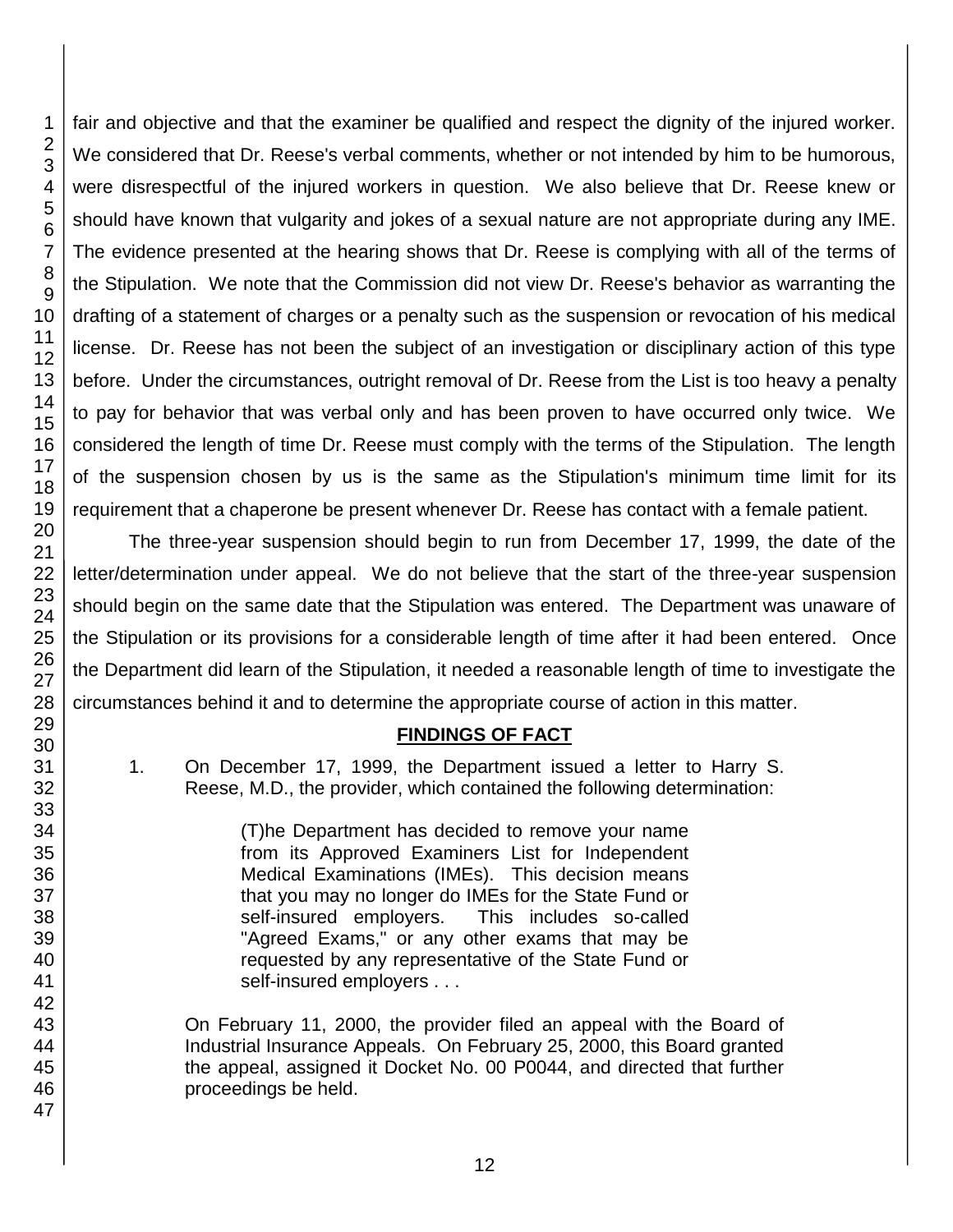- 2. Harry S. Reese, M.D., is a physician who specializes in orthopedic surgery. He is certified by the American College of Orthopedic Surgeons. He has conducted thousands of independent medical examinations (IMEs) for the Department of Labor and Industries and self-insured employers pursuant to RCW 51.32.110.
- 3. During an IME conducted by Dr. Reese on January 16, 1995, he made at least one offensive remark to the injured worker, who was greatly upset by it. During the IME, Dr. Reese's verbal comments did not display appropriate consideration for the dignity of this injured worker.
- 4. During an IME conducted by Dr. Reese on November 22, 1995, he made multiple comments that were vulgar and offensive and one of which was overtly sexual in nature. The injured worker considered these comments inappropriate and threatening. Dr. Reese's verbal remarks did not display appropriate consideration for the dignity of the injured worker.
- 5. The Medical Quality Assurance Commission (the Commission) received five complaints of insulting and offensive comments made by Dr. Reese to injured workers during IMEs he was performing. The IMEs in question occurred between 1990 and 1997. The Commission conducted an investigation and review of the complaints. At the close of its investigation, the Commission drafted a statement of allegations pursuant to RCW 18.130.172(1) and proposed a Stipulation to Informal Disposition (Stipulation), which both it and Dr. Reese entered into in 1999.
- 6. The Stipulation recited the allegations from the five worker complaints. Dr. Reese did not admit to any of the allegations, but agreed to be bound by the terms and conditions of the Stipulation. The Stipulation was not considered formal disciplinary action under the Uniform Disciplinary Act (UDA), Chapter 18.130, RCW. Failure of Dr. Reese to comply with the provisions of the Stipulation would result in further disciplinary proceedings by the Commission and would expose Dr. Reese to sanctions under the UDA. Dr. Reese agreed to provide a licensed nurse as a chaperone whenever he had contact with a female patient, in an IME or otherwise. The chaperone was to be present throughout the entirety of each examination unless the patient waives his or her presence. Dr. Reese was required to maintain a log of all female patients he examined, which the chaperone would sign. Each chaperone had to be approved by the Commission and was required to read, sign, and date the Stipulation. Dr. Reese agreed to participate in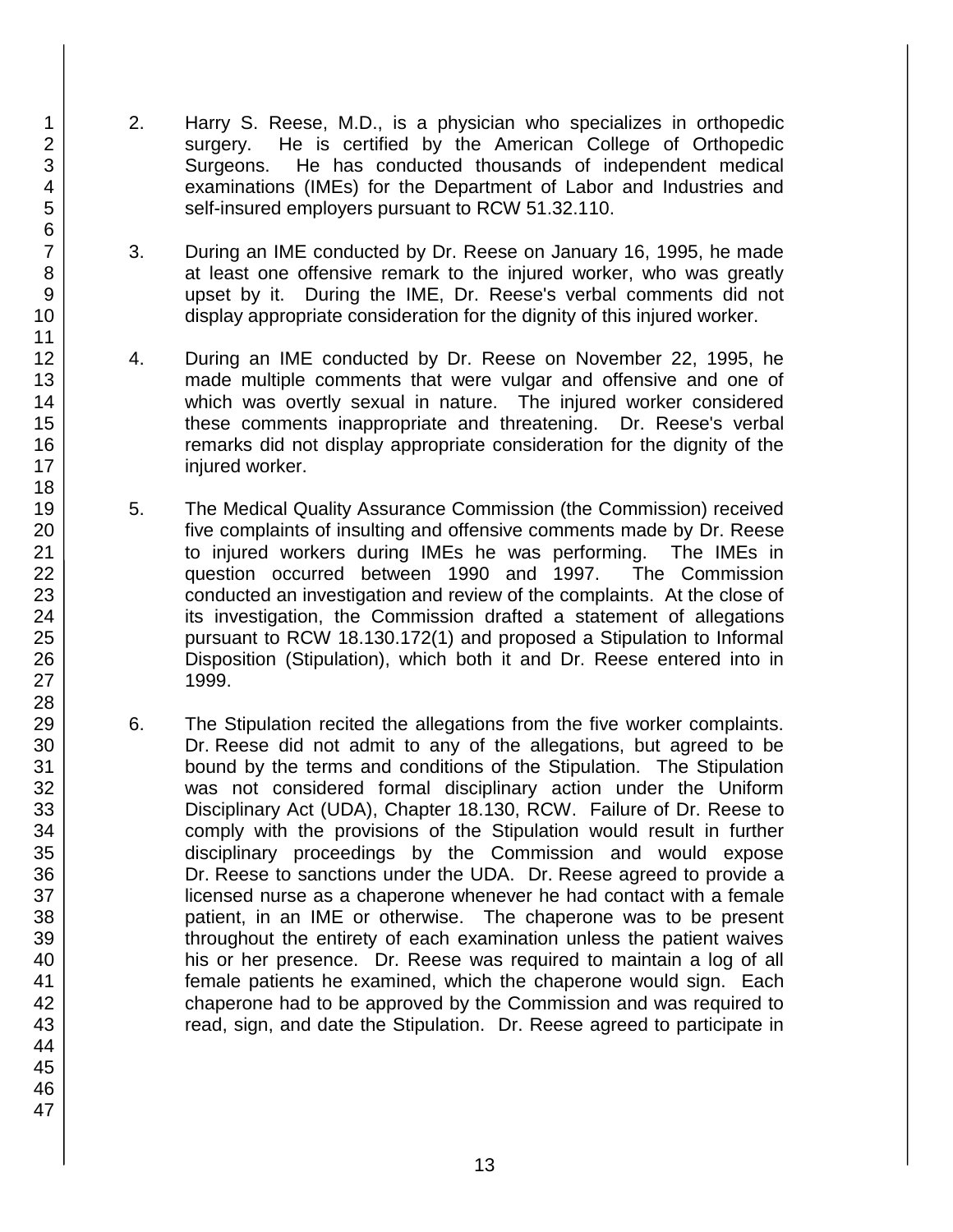and successfully complete an 18-hour program in professional ethics, undergo a psychological evaluation, and submit to therapy if the evaluator advised it. Dr. Reese agreed to issue written apologies to each patient who filed a complaint.

- 7. As of December 17, 1999, Dr. Reese had complied with all the terms of the Stipulation.
- 8. The medical director of the Department first became aware of the Stipulation in August 1999. He did not learn of it from Dr. Reese or anyone on his behalf. The medical director made no attempt to interview the complainants or otherwise investigate the complaints. A subordinate contacted Dr. Reese twice by phone, but did not arrange for a meeting with him even though one was requested. The medical director discussed the Stipulation with a medical consultant from the Commission. On December 17, 1999, the medical director issued the letter/determination removing Dr. Reese from the Department's Approved Examiner List.

#### **CONCLUSIONS OF LAW**

- 1. The Board of Industrial Insurance Appeals has jurisdiction over the parties and the subject matter of this appeal. However, the Board does not have legal authority to rule on the constitutional issues raised by the provider during this appeal.
- 2. The Stipulation to Informal Disposition entered into during 1999 by the Medical Quality Assurance Commission (the Commission) and Harry S. Reese, M.D., as a consequence of and conclusion to an investigation by The Commission conducted pursuant to Chap. 18.130, RCW, constitutes "disciplinary proceedings or actions" within the meaning of WAC 296-23-26503.
- 3. Considering the applicable circumstances of this case, the appropriate penalty pursuant to WAC 296-23-26503 and -26504 is to suspend Harry S. Reese, M.D., from the Department's Approved Examiners List for a period of three years beginning December 17, 1999.
- 4. The letter/determination of the medical director of the Department of Labor and Industries dated December 17, 1999, is reversed. This matter is remanded to the Department to issue an order suspending